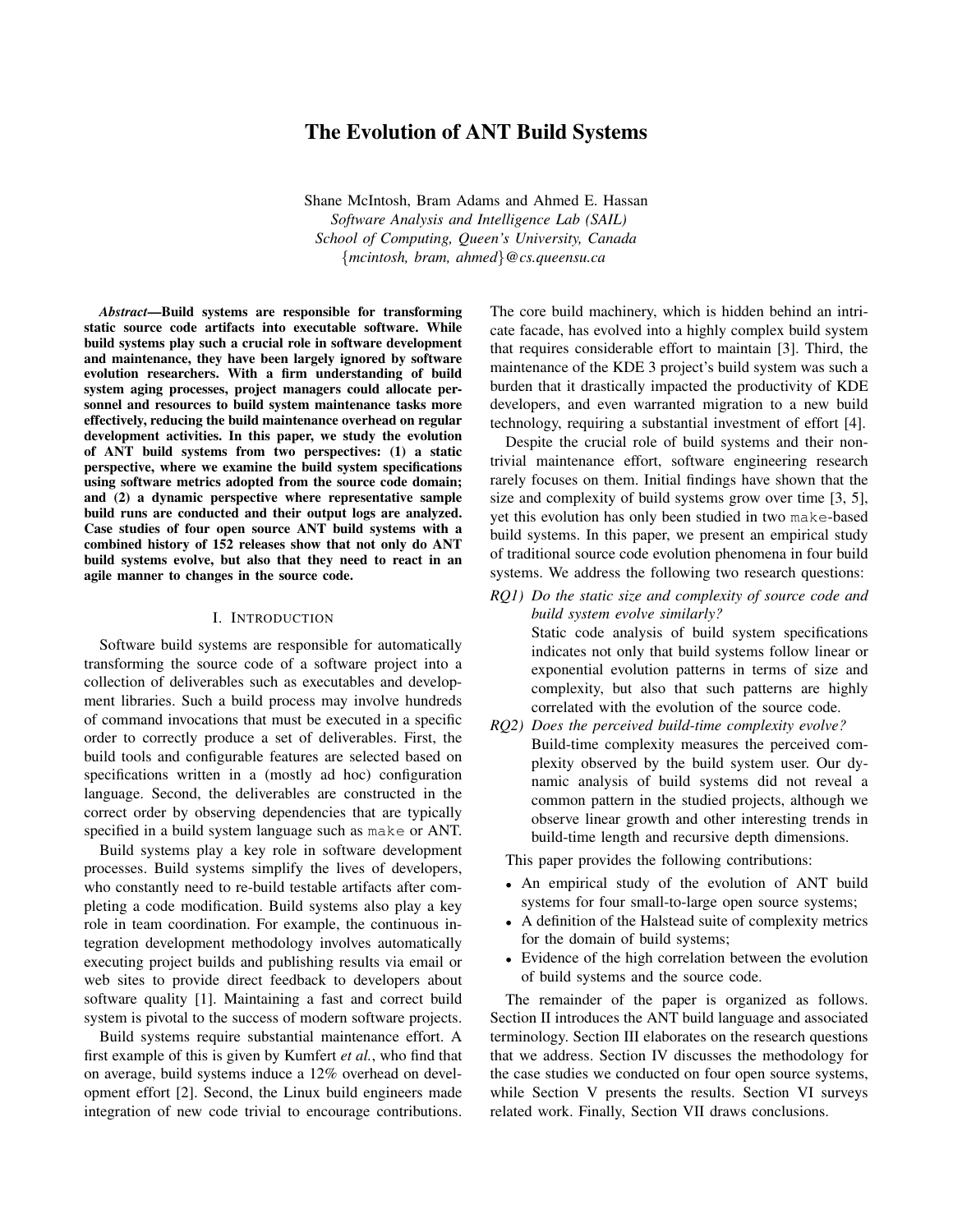

Figure 1. Example ANT build.xml files (left, top-right) and the resulting build graph (bottom-right). The build graph has a depth of 2 (i.e., "compile" in build.xml references "init" in sub/build.xml) and a length of 5 (i.e., execute (1), (2), (3), (4), then (5)).

### II. BACKGROUND

We now provide an overview of build system concepts and the ANT build language, which is the focus of our study.

### *A. Build Systems Concepts*

A typical build system consists of two major layers [6]. The *configuration layer* allows a user or developer to select code features, compilers, and third-party libraries to use during the build process, while enforcing any constraints or conflicts between these configuration options. The configuration layer may automatically detect a default set of configuration options by examining the build environment, but these default values can be overridden by the user. In this paper, we ignore the configuration layer and assume that the default set of configuration options will suffice.

The *construction layer* considers the configuration options that were selected by the user and parses the build specification files to determine the necessary build tasks and the order in which they must be executed to produce the correct output. Construction layer (a.k.a. build) specifications are typically expressed in a build system language. Among build system languages, popular choices include make [7] and ANT [8].

Build specification files consist of various build target declarations. A build target represents an abstract build goal (or collection of goals) such as "completing all compilation commands". A target typically has two key characteristics, (1) a build rule that defines the set of commands that must be executed when the target is triggered, and (2) a list of dependent targets that determine whether the initial target should be triggered. Heuristics are used to speed up a build such that a target is only triggered if its output files do not exist yet, are older than its input files, or at least one dependent target has been rebuilt.

### *B. ANT*

We study the evolution of open source build systems implemented in the ANT build language. ANT, an acronym for Another Neat Tool, was created by James Duncan Davidson in 1999. He was fed up with some of the inconsistencies in the make build language, which was and still is the de facto standard among build system languages [9]. Although make pioneered many build system concepts, there are some rather gruesome flaws in its design, such as the inherent platform dependence of commands inside the make build rules and the common recursive architecture found in many make build systems. To resolve these flaws, ANT was designed to be small, extensible, and operating system independent. Still, many of the concepts introduced by make survive in ANT. An example ANT specification file and the resulting build graph are shown in Figure 1.

An ANT build system is specified in a collection of XML files.  $\langle$ **project** $>$  tags contain all of the code relating to a software project. <target> tags correspond to the build targets we explained above. Such a  $\langle$  target $\rangle$  is responsible for a sequence of related tasks such as "compile all source files" ("compile" target in Figure 1) or "collect all class files in a jar archive" ("link" target in Figure 1). <task> tags represent specific system-level commands inside a build <target>'s build rule. A task may "create a directory" ("mkdir" tasks in the "init" target of build.xml) or "run the compiler on the given set of source files" ("javac" task in the "compile" target of either XML file). The <task> is the lowest level of granularity in an ANT build specification file.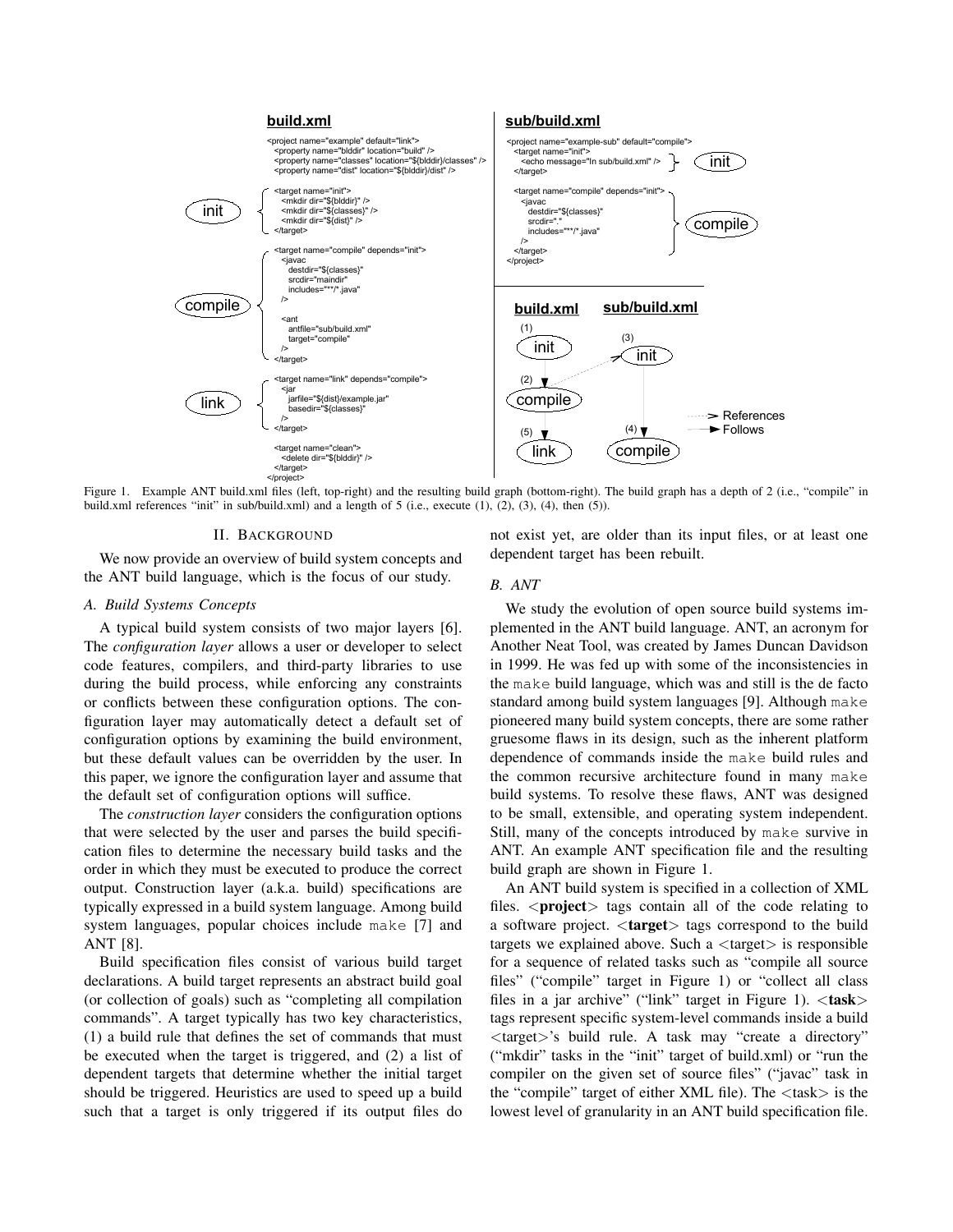The ANT build language comes stocked with a library of common build <task>s. If a <task> implementation does not exist, ANT provides an Application Programmer Interface (API) for developing expansion tasks. The Task API, like the ANT parser itself, is implemented for the Java SE platform.

ANT targets may "depend" on one another. In this sense, a build dependency graph may be constructed consisting of length and depth dependencies. For instance, consider the build graph shown in the bottom-right section of Figure 1. In this example, ANT has been instructed to execute the "link" target however, its dependencies must be satisfied first. The "link" target depends on the "compile" target which in turn depends on the "init" target. As an example of a depth dependency, the "compile" target (via its  $\langle$ ant $\rangle$ task) depends on another "compile" target in a different specification file (i.e., sub/build.xml). The build graph shown in Figure 1 is said to have a length of five since five targets were triggered, and a depth of two since two was the maximum depth encountered in the graph.

### III. RESEARCH QUESTIONS

Software evolution studies the aging process of source code. For example, Lehman *et al.* established the laws of software evolution, which suggest that as software ages, it increases in size and complexity [10, 11, 12]. Godfrey *et al.* found that the Linux source code grows super-linearly in size and complexity [13].

We conjecture that build systems also evolve in terms of size and complexity. For example, Adams *et al.* found initial evidence of increasing complexity in the Linux kernel build dependency graphs [3]. Zadok also found evolving complexity in the Berkeley Automounter build system [5], measured in terms of lines of build code and the number of conditionally compiled code branches.

Inspired by these early studies on build system complexity, we are interested in studying whether their findings generalize to different build systems and technologies. We formulate the following two research questions:

*RQ1) Do the static size and complexity of source code and build system evolve similarly?*

> Previous research has shown that by quantitatively analyzing release snapshots of source code, one may infer trends of software evolution [13]. Hence, we are interested in measuring build system specifications to find out whether they exhibit similar evolutionary trends in size and complexity. Moreover, how do these trends relate to the evolution of the source code.

*RQ2) Does the perceived build-time complexity evolve?* Measuring dynamic properties yields insight into how complex a build system is as perceived by build system users. That is, how much build code is routinely exercised and how long a typical build takes. We

Table I STUDIED PROJECTS

|                      | <b>ArgoUML</b> | <b>Tomcat</b> | <b>JBoss</b> | <b>Eclipse</b> |  |  |
|----------------------|----------------|---------------|--------------|----------------|--|--|
| Domain               | UML.           | Web           | App          | <b>IDE</b>     |  |  |
|                      | Editor         | Container     | Server       |                |  |  |
| Source Size          | < 176          | < 277         | < 731        | < 2,900        |  |  |
| (KSLOC)              |                |               |              |                |  |  |
| <b>Build System</b>  | $\leq 6$       | $\leq 11$     | $\leq 29$    | $\leq 200$     |  |  |
| Size (KSBLOC)        |                |               |              |                |  |  |
| <b>Timespan</b>      | 2002-09        | 1999-09       | 2002-09      | 2001-09        |  |  |
| Number of            | 12             | 90            | 25           | 25             |  |  |
| <b>Releases</b>      |                |               |              |                |  |  |
| <b>Shortest Rel.</b> | 53 days        | 2 days        | 13 days      | 32 days        |  |  |
| Cycle                |                |               |              |                |  |  |
| Longest Rel.         | 593 days       | 714 days      | 398 days     | $176$ days     |  |  |
| Cycle                |                |               |              |                |  |  |
| Average Rel.         | 228 days       | 95 days       | 130 days     | $110$ days     |  |  |
| Cycle                |                |               |              |                |  |  |
| <b>Release Style</b> | Single         | Parallel      | Parallel     | Single         |  |  |

are interested in investigating whether this perceived complexity exhibits evolutionary trends.

### IV. METHODOLOGY

To track the progress of software build systems, we define and analyze build system metrics for release snapshots of a software project. The focus of these metrics is on the identification of trends related to RQ1 and RQ2. An overview of our approach is shown in Figure 2. We now explain each step of our approach.

## *A. Data Retrieval*

We consider official software releases of a project as the level of granularity for our analysis. While no software team can guarantee their product to be buildable at any arbitrary time in the development cycle, a release snapshot is by nature a buildable and runnable version of a project. This decision is critical for our dynamic analysis in RQ2.

For each project, a collection of source code snapshots were retrieved corresponding to official project releases. These releases were downloaded from the official release archives, except for the ArgoUML data, which was retrieved from a source code repository at the suggestion of the project documentation [14]. The released versions of ArgoUML were marked in the repository with annotated tags.

### *B. Evolution Metrics*

In our study, we use various static and dynamic metrics to quantify a wide variety of build systems characteristics across the release snapshots. The metrics are summarized in Table II. SBLOC, build target/task/file count, and Halstead complexity are gathered statically. Dynamically, build system content is measured with the length and depth dimensions of the build graph. Metrics such as SBLOC, file count, DBLOC and the Halstead suite of complexity metrics are inspired by corresponding source code metrics, others such as target count and task count are inspired by [3]. Build graph depth and target coverage are new to this study.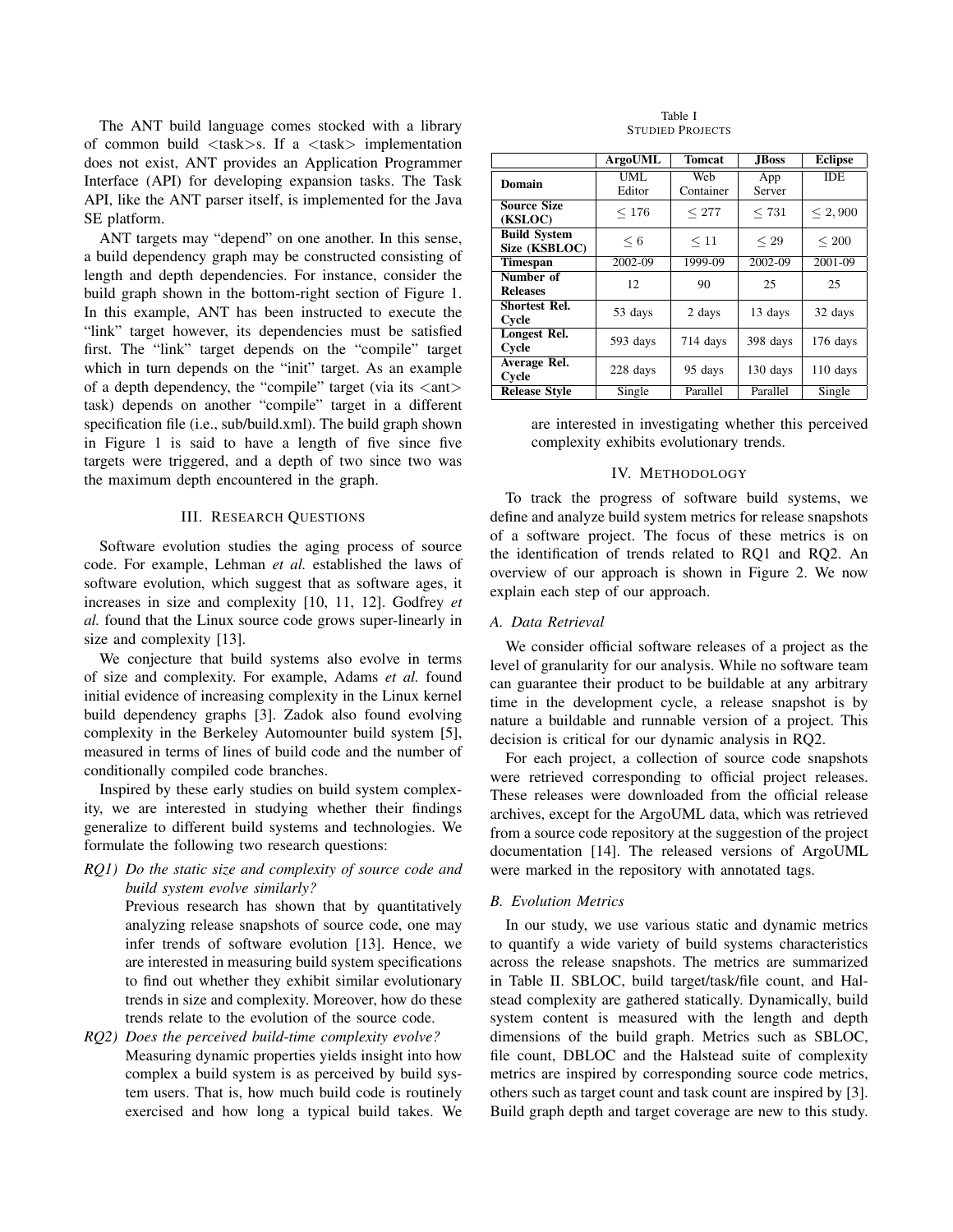

Figure 2. Overview of our approach to study the evolution of build systems.

Table II METRICS USED IN BUILD SYSTEM ANALYSIS

| Group   | Metric                              | Description                                                                                       |  |  |  |  |  |  |
|---------|-------------------------------------|---------------------------------------------------------------------------------------------------|--|--|--|--|--|--|
|         | Static Build Lines of Code (SBLOC)  | The number of lines of code in build specification files.                                         |  |  |  |  |  |  |
| Static  | Target Count                        | The number of build targets in the build specification files.                                     |  |  |  |  |  |  |
|         | Task Count                          | The number of tasks in the build specification files.                                             |  |  |  |  |  |  |
|         | File Count                          | The number of specification files in the build system.                                            |  |  |  |  |  |  |
|         | <b>Halstead Complexity</b>          | The quantity of information contained in the build system (Volume), the mental difficulty         |  |  |  |  |  |  |
|         |                                     | associated with understanding the build system specification files (Difficulty), and the weighted |  |  |  |  |  |  |
|         |                                     | Difficulty with respect to Volume (Effort).                                                       |  |  |  |  |  |  |
| Dynamic | Build Graph Length                  | The length of a build graph either in terms of the total number of executed tasks or of the total |  |  |  |  |  |  |
|         |                                     | number of executed targets.                                                                       |  |  |  |  |  |  |
|         | Build Graph Depth                   | The depth of a build in terms of the maximum level of depth references made.                      |  |  |  |  |  |  |
|         | <b>Target Coverage</b>              | The percentage of targets in the build system that are exercised by the default or clean targets. |  |  |  |  |  |  |
|         | Dynamic Build Lines of Code (DBLOC) | The percentage of code in the build system that is exercised by the default or clean targets.     |  |  |  |  |  |  |

Most of the metrics are self-explanatory, except for the Halstead complexity metrics, as we had to adapt its definition from source code to build systems. To our knowledge, the notion of such an explicit metric for static build system complexity is new. We use a source code metric to measure the complexity of ANT files because build specification files share many similarities with source code implemented in an interpreted programming language. Case in point, the SCons build language [15] is entirely based on the Python programming language. With this in mind, we conjecture that build system complexity can be measured using source code complexity metrics on build system description files.

Since establishing a definitive measure of static complexity for build systems is not the focus of this paper, we only focus on the Halstead suite of complexity metrics [16]. In future work, we plan to examine the McCabe cyclomatic complexity [17] and how it applies to build systems, although results of our case study indicate that (similar to source code [18, 19]), size metrics already provide a good approximation of build system complexity.

We now define the Halstead suite of complexity metrics for build system languages. The Halstead complexity metrics measure:

- Volume: How much information a reader has to absorb in order to understand a program's meaning.
- Difficulty: How much mental effort a reader must expend to create a program or understand its meaning.
- Effort: How much mental effort would be required to recreate a program.

Each Halstead metric depends on four tally metrics that are based on source code characteristics. First, we must tally the number of *operators*, i.e., functions that take input parameters to produce some output. Within the scope of ANT build systems, we consider an operator as any target or task. Next, we must tally the number of *operands* used in the source code. Within the scope of ANT build systems, we consider operands as the parameters passed to a target or task tag. Tallies of both the operators/operands that occur at least once (n1 or n2) and the total number of operators/operands (N1 or N2) are collected. The tallies with the '1' suffix represent the number of operators, and the tallies with the '2' suffix represent the number of operands. These values are then used to calculate the Halstead volume, difficulty, and effort as follows:

Volume = 
$$
(N1 + N2) \times \log_2(n1 + n2)
$$
 (1)

$$
\text{Difficulty} = \frac{n1}{2} \times \frac{N2}{n2} \tag{2}
$$

$$
Effort = D \times V \tag{3}
$$

### *C. Analysis Methodology*

We analyze each release snapshot using two perspectives. First, build system files and program source files of each release are examined statically. We measure source code size (in SLOC) so that we may compare it against build system size (in SBLOC). SLOC was measured using David A. Wheeler's sloccount utility [20]. We developed a SAX-based Java tool to measure static build metrics such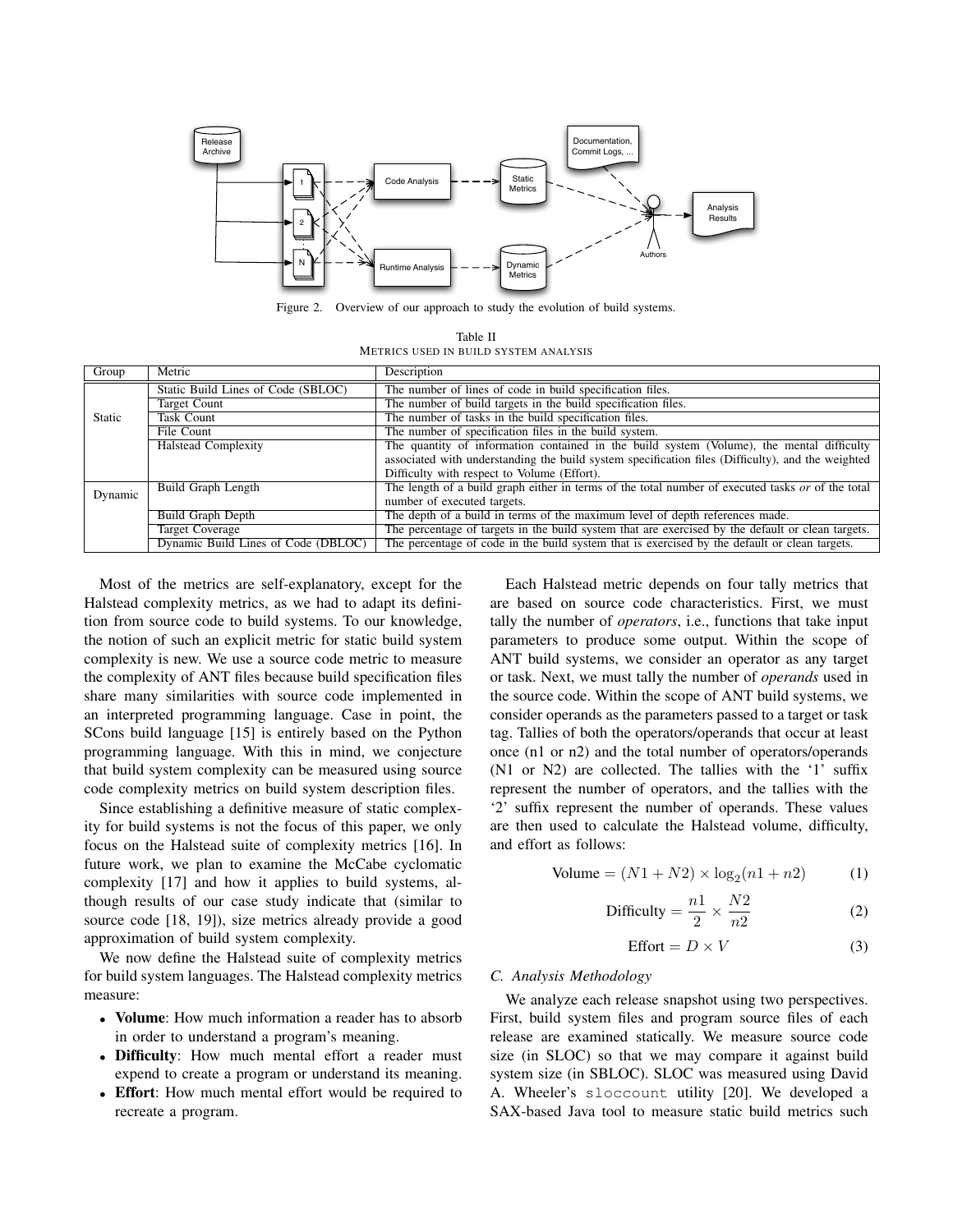as target count, task count, and the Halstead complexity of build system specification files. Since comment and whitespace lines are discarded by the sloccount tool, our SBLOC count also discards them using a sed script and the remaining lines are tallied using wc.

Second, the build system of each release was exercised (using the default build configuration) and the results were logged. The ANT output was exported to an XML log using the built-in ANT XML logger (-logger=XmlLogger). This log embodies the dynamic build graph. To analyze the graph, our Java tool was extended to calculate dynamic metrics such as target coverage, build graph length and depth in terms of both targets and tasks, and the time elapsed during the build.

Historical project documentation such as mailing list archives, release notes, and source code revision comments were consulted in order to investigate our findings.

## *D. Studied Projects*

We selected four open source projects of different size, domain, and release style. Table I summarizes the characteristics of the projects, ranked from small to large.

ArgoUML is a Computer Aided Software Engineering (CASE) tool for producing Unified Modelling Language (UML) diagrams. Tomcat is popular implementation of the Java Servlet and Java Server Pages (JSP) technologies. JBoss is a well-known Java Application Server. Eclipse is a general-purpose Integrated Development Environment (IDE) developed by IBM.

### V. CASE STUDY

In this section, we present the results of the study with respect to our two research questions.

## *RQ1) Do the static size and complexity of source code and build system evolve similarly?*

We explored the evolution of build system specification files from three angles. First, we use Figure 3 to show a general trend of increasing size in the four projects, then we use Table III and IV to show that there is a strong correlation between the growth in the static size and complexity of a build system, and finally we use Figure 3 and Table III again to show that the build system and source code evolve similarly.

Growth in the Size of Build Systems: In Figure 3, we plot the standardized SBLOC and SLOC metrics so that we may compare these two metrics in one graph, as SLOC values have a much higher scale than SBLOC values. This standardization is calculated by weighting each data point in terms of its distance from the average SBLOC or SLOC across all releases of a system, measured in units of standard deviation (i.e.,  $Y = \frac{n-\mu}{\sigma}$ ). In projects with parallel releases, we standardized values with respect to each branch rather than across all releases. A logarithmic transformation was explored, but we found that it compressed many of the subtle characteristics of the trends.

The SBLOC of ArgoUML shows a clearly increasing trend with the exception of one period in between releases 0.18.1 and 0.20 (Figure 3(b)). During this period, ArgoUML underwent a restructuring where modules for C# code generation and internationalization were migrated from the main ArgoUML repository into separate repositories. In doing so, the ArgoUML team seized an opportunity to revise the associated build specifications for these modules. As a result, the overall build system size was reduced. The ArgoUML team confirmed these findings.

Tomcat shows two unique trends of growth in SBLOC. In the 4.0.x releases, the build system was initially subject to a rapid increase in SBLOC (Figure 3(d)). This was due to extensive work in the Catalina subproject. 568 lines of SBLOC were added to implement configuration detection and release packaging logic in the Catalina build specification file. This period was followed by a rather calm period where only critical bug fixes were committed to the branch as it neared the end of its maintenance life. The 4.1.x branch begins its life with a calm period, followed by an 18-month hiatus between revisions 4.1.31 and 4.1.32 (Figure 3(e)) as Tomcat moved out of the Jakarta project and was rebranded as a standalone Apache project. This period shows an explosive increase of both SBLOC and SLOC as a result of the 18 month project structure overhaul. After the restructuring was complete, the branch returns to a relatively calm progression as it approaches its end of maintenance life.

Refactoring efforts at Figure 3(f) and Figure 3(g) skew the first half of the results in JBoss, which otherwise point to an increasing trend in SBLOC. During Figure 3(f), an entire rewrite of the enormous testsuite build specification file resulted in the removal of approximately 5,000 SBLOC. During Figure 3(g), code for supporting JAX-RPC was moved out of the main JBoss project and into a separate plugin project called JBoss WS (Web Services). In addition, the 'common' module was removed and its source code was integrated into other areas of the project hierarchy. As a result, the main JBoss project lost two build specification files and 568 SBLOC.

In tracking the progress of the Eclipse build system size over time, we see an exponentially increasing trend in SBLOC (Figure 4). This exponential trend is accounted for by the plugin nature of Eclipse. The Eclipse project maintains a modular and self-contained build system for each plugin. The top level of the build system simply chains together the builds for each plugin. It then follows that with each new plugin added, a large amount of build code is also introduced. As popularity rises and more plugins make their way into the Eclipse project mainline, these new plugins introduce with themselves more build code. We calculated the Pearson correlation between the number of plugins in each release and SBLOC to be 0.99. This suggests that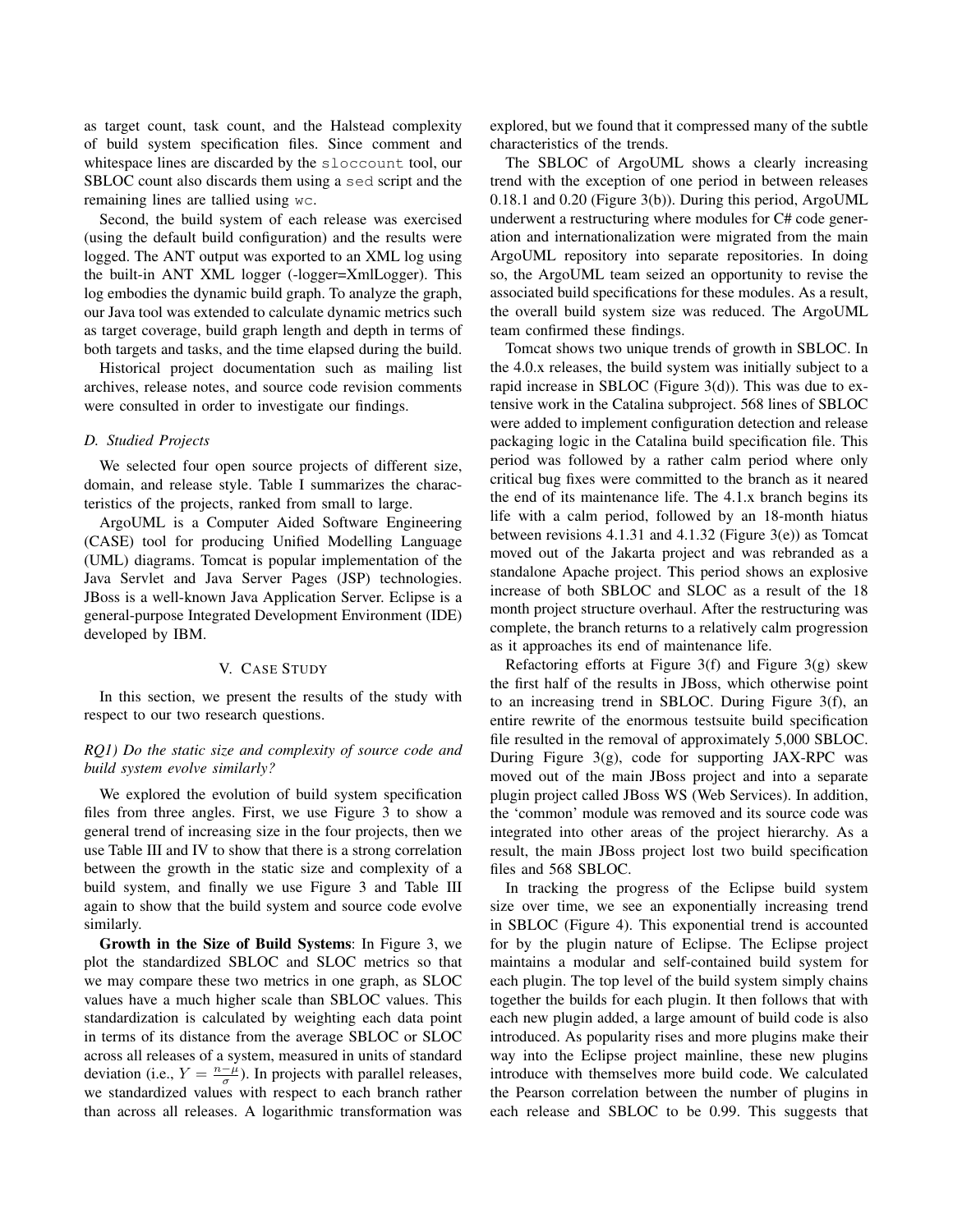

Figure 3. Standardized SBLOC and SLOC values. Trends are very similar. Anomalies are encircled.

Table III CORRELATION OF STATIC SIZE METRICS (ARGOUML, TOMCAT, JBOSS, ECLIPSE)

|                     | <b>Task Count</b> |      |      | <b>File Count</b> |      |      | <b>SBLOC</b> |      |      |      | <b>SLOC</b> |      |      |      |      |      |
|---------------------|-------------------|------|------|-------------------|------|------|--------------|------|------|------|-------------|------|------|------|------|------|
|                     | A                 |      |      | F                 |      |      |              | Е    |      |      |             | E    |      |      |      | E    |
| <b>Target Count</b> | 0.99              | 0.99 | 0.88 | 0.97              | 0.98 | 0.99 | 0.75         | 0.98 | 0.98 | 0.99 | 0.40        | 0.98 | 0.78 | 0.97 | 0.89 | 0.95 |
| <b>Task Count</b>   |                   |      |      |                   | 0.95 | 0.98 | 0.64         | 0.99 | .00  | .00  | 0.15        | .00. | 0.90 | 0.97 | 0.78 | 0.99 |
| <b>File Count</b>   |                   |      |      |                   |      |      |              |      | 0.94 | 0.99 | 0.59        | 0.99 | 0.88 | 0.98 | 0.88 | 0.98 |
| <b>SBLOC</b>        |                   |      |      |                   |      |      |              |      |      |      |             |      | 0.89 | 0.98 | 0.40 | 0.99 |

the exponentially rising trend in build system size strongly correlates with the trend in the number of plugins per release.

Table IV PEARSON CORRELATION BETWEEN HALSTEAD METRICS (ROWS) AND SBLOC (COLUMNS)

*Similar to Lehman's first law of software evolution, build system specifications tend to grow over time unless explicit effort is put into refactoring them.*

The Evolution of Build System Static Complexity: Table III shows the Pearson correlation between the static size metrics for each studied system. With the exception of the JBoss project, the high correlation values indicate that SBLOC is a good approximation for build system size.

We also found that the Halstead complexity metrics follow trends similar to SBLOC. Table IV shows, for each studied system, the Pearson correlation between each Halstead complexity metric and the SBLOC. With the exception of the JBoss project, the results indicate that build specification complexity is highly correlated with build specification size (SBLOC). This finding seems to agree with similar findings from research in the source code domain [18, 19].

The JBoss build system deviates from the trend, as it is implemented with a different style. It leverages the underlying XML roots of ANT specification files to introduce a system of abstraction. The <! ENTITY> macro substitution

ArgoUML Tomcat JBoss Eclipse<br>0.99 1.00 0.17 1.00 Volume **Difficulty** 0.98 0.99 **0.20** 1.00<br>**Effort** 0.93 0.98 **0.11** 0.96 Effort 0.93 0.98 0.11 0.96

tag is used extensively to import build specification code from external files, similar to header file inclusion in C. The expansion is performed at run-time. This causes skew in our results as we study SBLOC in the unexpanded build files, whereas for the three other systems there is no difference between expanded and unexpanded form.

*The Halstead complexity of a build system is highly correlated with the build system's size (SBLOC), indicating that SBLOC is a good approximation of build system complexity.*

Correlation of Source Code and Build System Growth: Based on our observations of size and complexity trends, we are now able to verify whether growth periods of the build system coincide with growth periods of the source code. For each project, we: (1) calculated the Pearson correlation between SBLOC and SLOC; and (2) visually compare the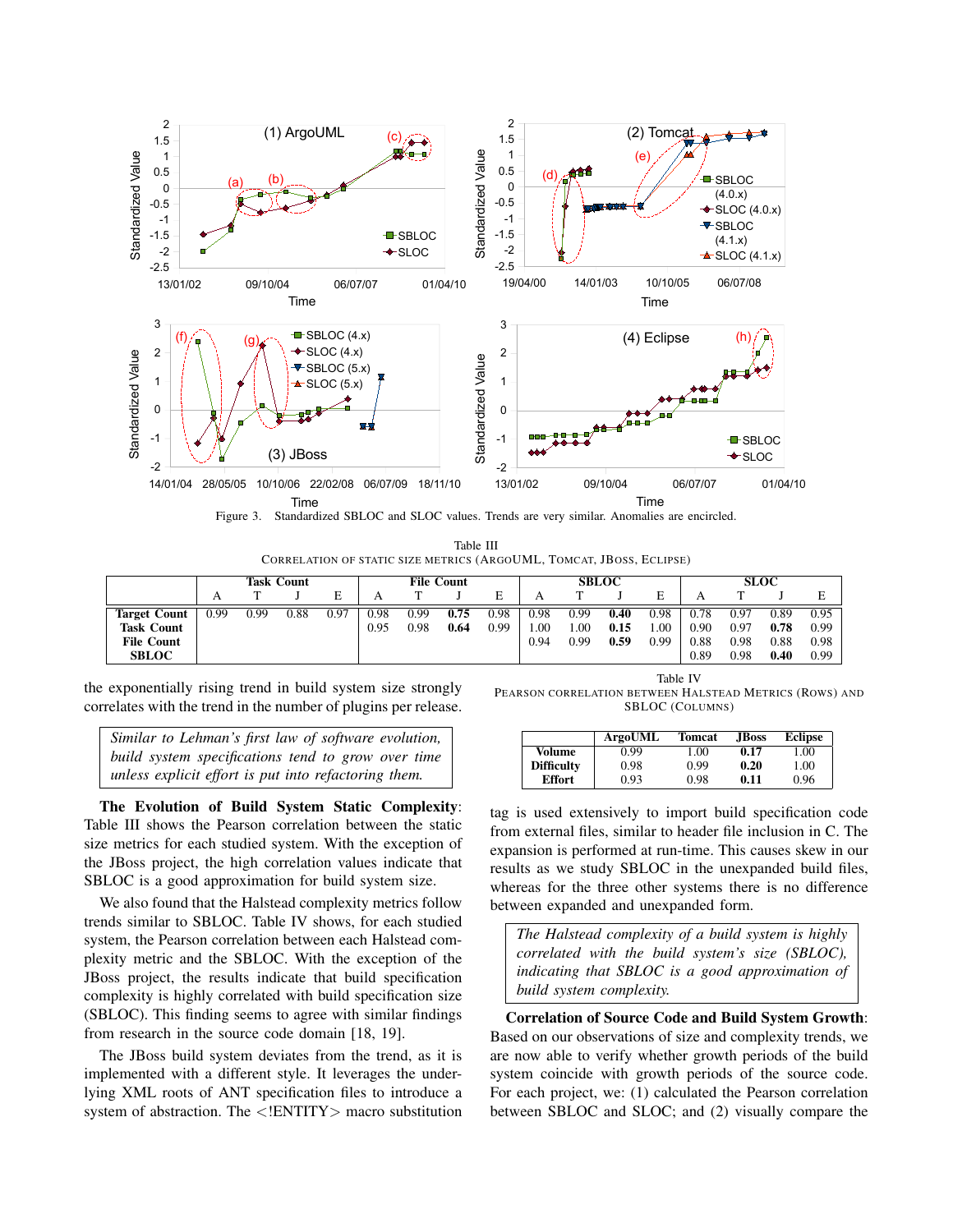trends of SBLOC and SLOC in Figure 3.

Table III shows that SBLOC and SLOC are highly correlated, suggesting that the build system and source code tend to evolve together. Once again, the JBoss results are skewed because of their  $\langle$ !ENTITY $\rangle$  code inclusion method.

The correlation between the growth in SBLOC and SLOC for the four subject systems is illustrated in Figure 3. In most cases, the characteristics of the source code and build specification curves are very similar, which suggests that SBLOC and SLOC are co-dependent. Deviations from the trend are analyzed by investigating individual commits in the respective source code repositories.

In ArgoUML, anomalies occur at Figure 3(a), (b), and (c). During Figure 3(a), a refactoring was performed where source code that was previously hard-coded in six java source files, became automatically generated from an ANTLR grammar file. The build specifications were updated to perform the Java code generation task. Hence, we see an increase in SBLOC and a sharp decrease in SLOC. During Figure 3(b), C# code generation and internationalization modules were moved out of the main ArgoUML repository and into individual repositories (as mentioned above) and the test source code of the unit tests module was distributed across different areas of the project hierarchy. The build specifications for the original unit tests module were deleted. Since no source was removed in the restructuring process and development work in other areas was continuing, we see an increase in project source code. During Figure 3(c), another refactoring effort was undertaken where the documentation module was removed and placed into its own repository. In ArgoUML, the majority of build system restructuring seems to be instigated by source code evolution.

In the Tomcat project, the trends suggest that the source code and build system are growing in sync with each other. The increases at Figure 3(d) and (e) are explained above.

For the two parallel release branches of the JBoss project, it would appear that there is little correlation between the SBLOC and SLOC trends. During the rewrite of the build specification file in the testsuite module in the Figure 3(f) interval, the system source code was unaffected and hence, was subject to the standard growth. The build system size apparently reached such a critical point that explicit steps were taken to restructure the build system. During Figure 3(g), JAX-RPC support was moved out of the main JBoss project and as a result, the SLOC reduced by 72 KSLOC. These events produce considerable noise in otherwise highly correlated SBLOC and SLOC trends.

In Eclipse, the trends in SBLOC and SLOC are very similar. However, in between releases 3.5 and 3.5.1 (Figure 3(h)), we observe a sharp increase in SBLOC and a moderate increase in SLOC. The SBLOC increase is due to the introduction of a special plugin with the express purpose of driving the build system. The org.eclipse.releng.eclipsebuilder plugin contains ANT code that invokes script generators to



Figure 4. The exponential trend in Eclipse SBLOC. The trend line has an  $R^2$  value of 0.98.

build all of the shipped Eclipse plugins. The plugin contains nine new ANT files and 1,127 SBLOC.

*In most projects, SBLOC and SLOC are highly correlated. Manual inspection suggests that many large restructurings in the build system are caused by major restructurings in the source code.*

## *RQ2) Does the perceived build-time complexity evolve?*

We study the evolution of perceived build system complexity from three angles. First, we use Figure 5 to show growth of build graph length and depth in the four studied build systems, then we use Table V to examine the build recursion complexity, and finally we analyze changes in target coverage: a measure of perceived build system complexity.

Build Graph Behaviour Analysis: We study the dynamic behaviour of a build system, by examining changes to the standardized length and depth of its build graph.

During Figure 5(a), ArgoUML shows a large change in both dimensions of the build graph. This was caused by the introduction of new internationalization and unit test compilation targets that became part of the default build. The Figure 5(b) interval corresponds to the Figure 3(b) interval. The restructuring of modules into independent projects results in a considerable decrease in the build graph dimensions, and hence build time of the main project.

Figure 5(2) does not show data for Tomcat 3.x, 4.x and 6.x because of an interesting evolution. The Tomcat build system automatically downloads required third party Java archives (.jar files) based on hardcoded URLs of the archive release locations. The hardcoded URLs for Tomcat 3.x and 4.x have become stale by now, preventing us from building these releases. The Tomcat 5.x, URLs were still valid, allowing us to build these releases. During Figure 5(c), Tomcat shows an increase in build graph length and depth where a collection of third party library dependencies were, for a brief period built from source instead of downloaded prebuilt. In the 6.x release branch, Tomcat switched from an ANT build system to a Maven build system because Maven has support for maintaining third party library dependencies and avoiding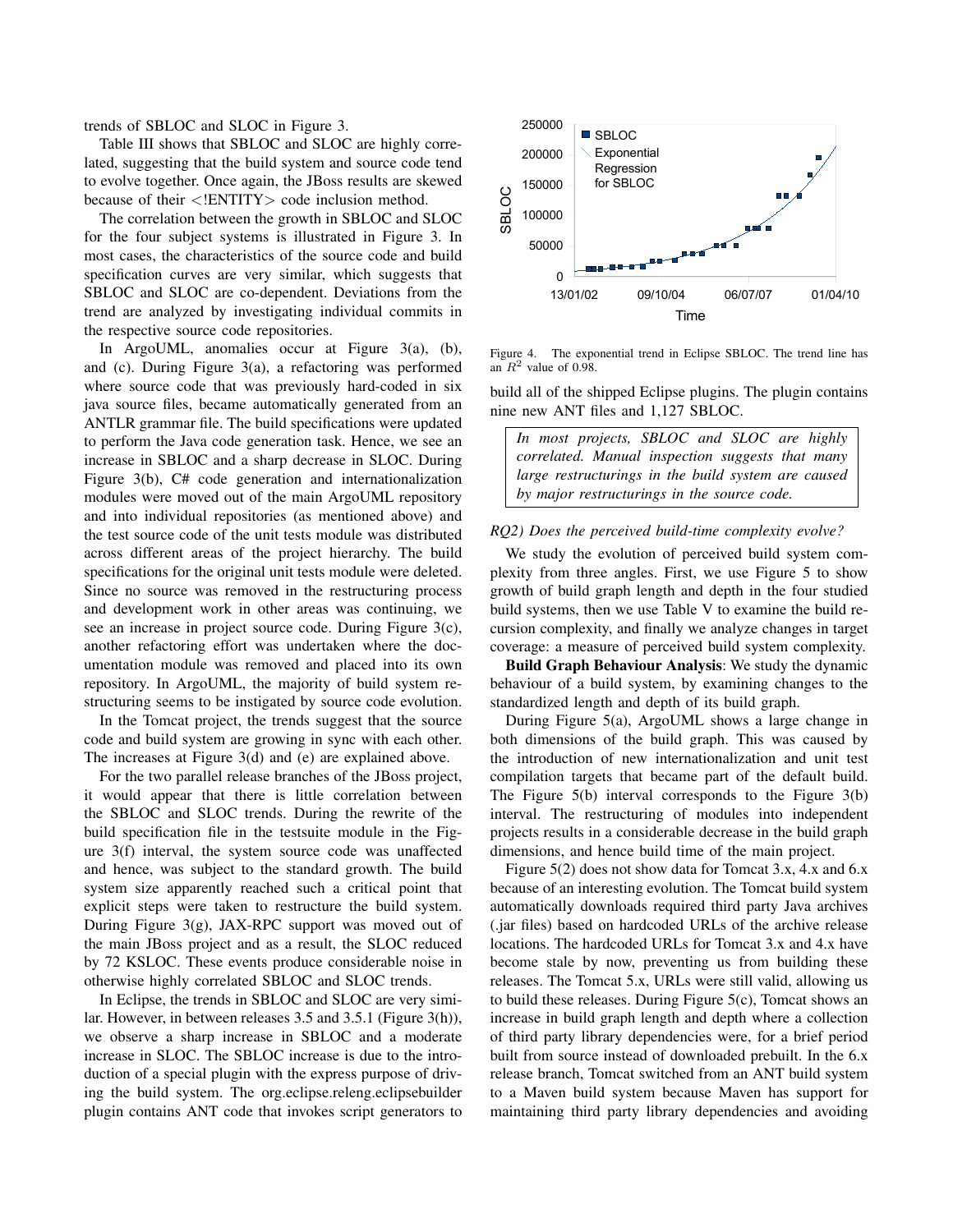

Figure 5. Standardized build graph dimensions. Build graph length (in targets) and depth have an  $R^2$  value of 0.94 and 0.88.

hard-coded external URLs. As we only consider ANT build systems, we did not measure the builds of the 6.x branch. The inability to build Tomcat 3.x and 4.x and the move to Maven show that managing third-party dependencies is an important driver for build system evolution.

In JBoss 3.x, the trend in build graph length sees rapid change initially followed by a lull in later releases. However, JBoss 4.x shows a decrease in build length at (d) due to the removal of the JAX-RPC support and its build files from the main project at release 4.0.5 (mentioned above). JBoss 5.x is not plotted since only three releases in this branch are analyzed and this is not enough data to derive a solid trend.

In the Eclipse project, we see a steady linear increase for both the length and depth dimensions. The correlation between these two dimensions are discussed below.

*We found no general laws for build graph behaviour. Studied systems show either increasing trends in build graph length, or periods of growth and reduction.*

Constant Depth vs. Varying Depth: Figure 5 shows two distinct trends in the build graph depth: (1) a near-constant depth (Tomcat and JBoss); and (2) a depth which seems to vary in trends similar to build graph length (ArgoUML and Eclipse). Table V shows the Pearson correlation between build graph depth and length metrics. The table indicates that the ArgoUML and Eclipse builds are recursive in design while Tomcat and JBoss are not. We also find that once a recursive or non-recursive design has been selected, the project maintains the design and does not change.

As the Eclipse project ages, the maximum depth of recur-

Table V PEARSON CORRELATION BETWEEN DYNAMIC METRICS (ROWS) AND BUILD GRAPH DEPTH (COLUMNS)

|                                        | ArgoUML | Tomcat | <b>JBoss</b> | <b>Eclipse</b> |
|----------------------------------------|---------|--------|--------------|----------------|
| <b>Elapsed Time</b>                    | 0.37    | 0.14   | 0.40         | 0.92           |
| <b>Build Graph Length</b><br>(Targets) | 0.92    | 0.37   | 0.48         | 0.96           |
| <b>Build Graph Length</b><br>(Tasks)   | 0.94    | 0.12   | 0.26         | 0.96           |

sion reached during its build process increases. This implies that as the project ages, the build process actually grows linearly in both length and depth dimensions. The build system had grown to such a state that the Eclipse team has introduced in version 3.5.1 the org.eclipse.releng.eclipsebuilder plugin mentioned earlier. Both JBoss and Tomcat make limited use of recursion, only ever reaching a maximum depth of two. These projects only grow in length.

*The studied build systems are either recursive in design or not. Once a design has been selected, the studied projects do not switch.*

Build Coverage Behaviour Analysis: To study the dynamic coverage of a typical build, we calculate the proportion of code exercised in a typical build relative to the total amount of static specification code. We do not show a graph for coverage because the values remain relatively constant unless a major event occurs.

In ArgoUML, the coverage varies between 14-29% with two notable increases of 7% and 8% corresponding to project restructuring periods (Figure 5(b) and (c)). The SBLOC shrank during the restructuring, which implies that they were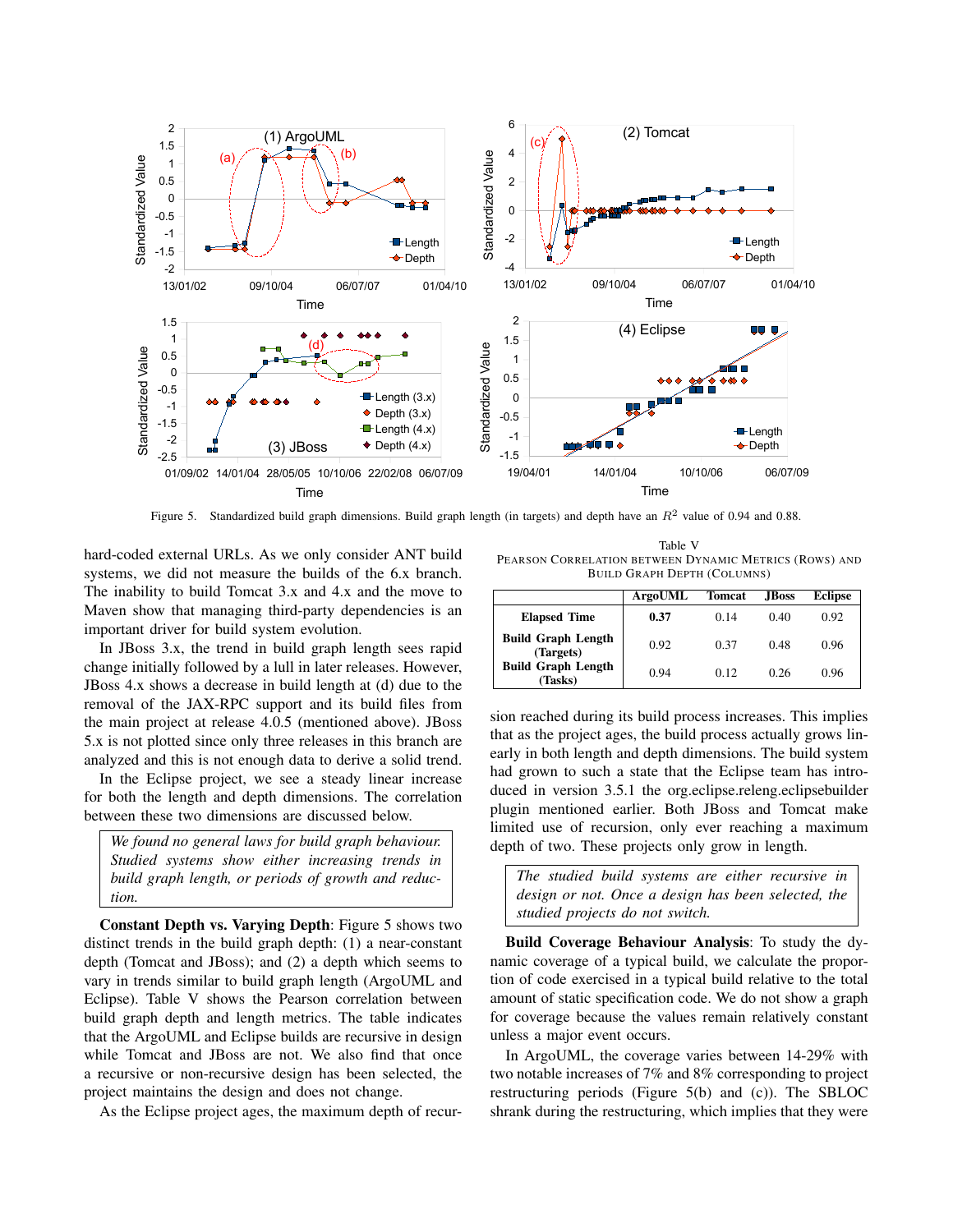bloated with unused code prior to the project restructuring.

The coverage metrics in both Tomcat and JBoss do not show any significant change in value hovering at around 30% and 40% respectively. Minor fluctuations of  $\pm 3\%$ occur between release branches (e.g.: Tomcat 5.0.x to 5.5.x), however the major restructurings that were mentioned above do not seem to have an effect on the build system coverage.

In Eclipse, there is one notable change in the otherwise constant coverage showing an increase of 36% from 2.x to 3.x. This was caused by a decrease in total number of existing targets and an increase in the number of targets hit by the default build. The decrease in total targets was caused by the removal of redundant build logic. This indicates that while major changes were made to system functionality (enough to warrant an increase in major release number), a similar amount of work was invested in the build system.

*Target coverage remains more or less constant for each project. Major fluctuations of* ±10% *correspond with major project events such as restructuring efforts or major releases.*

### *Threats to Validity*

Our case studies are based on open source projects and more specifically, open source projects built using ANT. Our results may not generalize to commercial systems or even open source systems that are built using a different build system language. To combat this limitation, we considered projects of differing size, domain, and release style.

Our analysis focuses on the release level. At this resolution, we may miss some build system events that happen during the development cycle. We avoid development revisions because there is no guarantee that the system is in a buildable and working state.

Similar to [3], our builds are all based on a single platform and configuration. The platform we used is Linux on an x86-based processor and the configuration is the default configuration suggested for this platform. This decision was made to ensure that we used consistent platform for comparison. By only exploring a single configuration, we may have left areas of the build unexplored.

The SBLOC metric measures lines of build specification code and does not consider build task implementation code. As such, custom ANT task implementations did not factor into the build system size or complexity. Build task implementation code remains an unmeasured dimension of the build system size and complexity.

## VI. RELATED WORK

We present work related to our study and in the areas of build system and software evolution.

In [21], Robles *et al.* argue that software artifacts other than source code also require research. In our paper, we present a study of the evolution of build systems, an entity which co-exists with project source code.

In [3], Adams *et al.* conjecture that not only do build systems evolve but also that they co-evolve with the program source code. They present their study of the Linux kernel build system, implemented using make, in which they found a super-linear (i.e., exponential) trend in the size of build specifications. We only found a super-linear growth in the Eclipse build system. We studied ANT build systems while the Linux build system is implemented in make.

In [22], Miller presents his study of make build systems implemented using the common recursive paradigm. He explains some of the rather gruesome pitfalls of the paradigm when used in an unbounded fashion. In our study, we use our build graph depth metrics to keep track of the maximum level that a build recursively encounters. We have no data about whether the practice of build recursion in ANT is a good design choice for build systems.

In [2], Kumfert and Epperly investigate the development overhead involved with maintaining the build system. In a survey they conducted, developers claim that anywhere between 0% and 35.71% of their development time is spent maintaining the build system. For one specific case, Kumfert and Epperly validate their survey result of 20% by mining the project team's CVS history, categorizing each commit as relating to the build, the project source, and a few other categories that are out of this scope. We study software releases to try to uncover why developers find build systems complex, with the aim of eventually proposing better methods for managing build systems.

In [11, 12], Lehman *et al.* discuss their laws of program evolution. Based on the patterns observed in proprietary software, they find that source code tends to grow in size and entropy. Whereas Lehman *et al.* focus on the evolution of programs and changes in their environment, we focus on the evolution of build systems and changes in their environment.

In [5], Zadok studied the effect of introducing the GNU Autotools build infrastructure on the complexity of the Berkeley Automounter build system. We observe the effect that environmental factors such as the source code and development libraries have on the evolution of build systems.

### VII. CONCLUSIONS

Software build systems are complex entities in and of themselves. They evolve both statically and dynamically in terms of size and complexity. We find that Lehman's first two laws apply in the context of build systems. That is, our case study indicates that build systems continuously change, especially due to changes in their environment (i.e., source code and development libraries). Furthermore, build systems grow in complexity as a side effect of the changes induced by Lehman's first law. The evolution of a build system is often in sync with the project's source code.